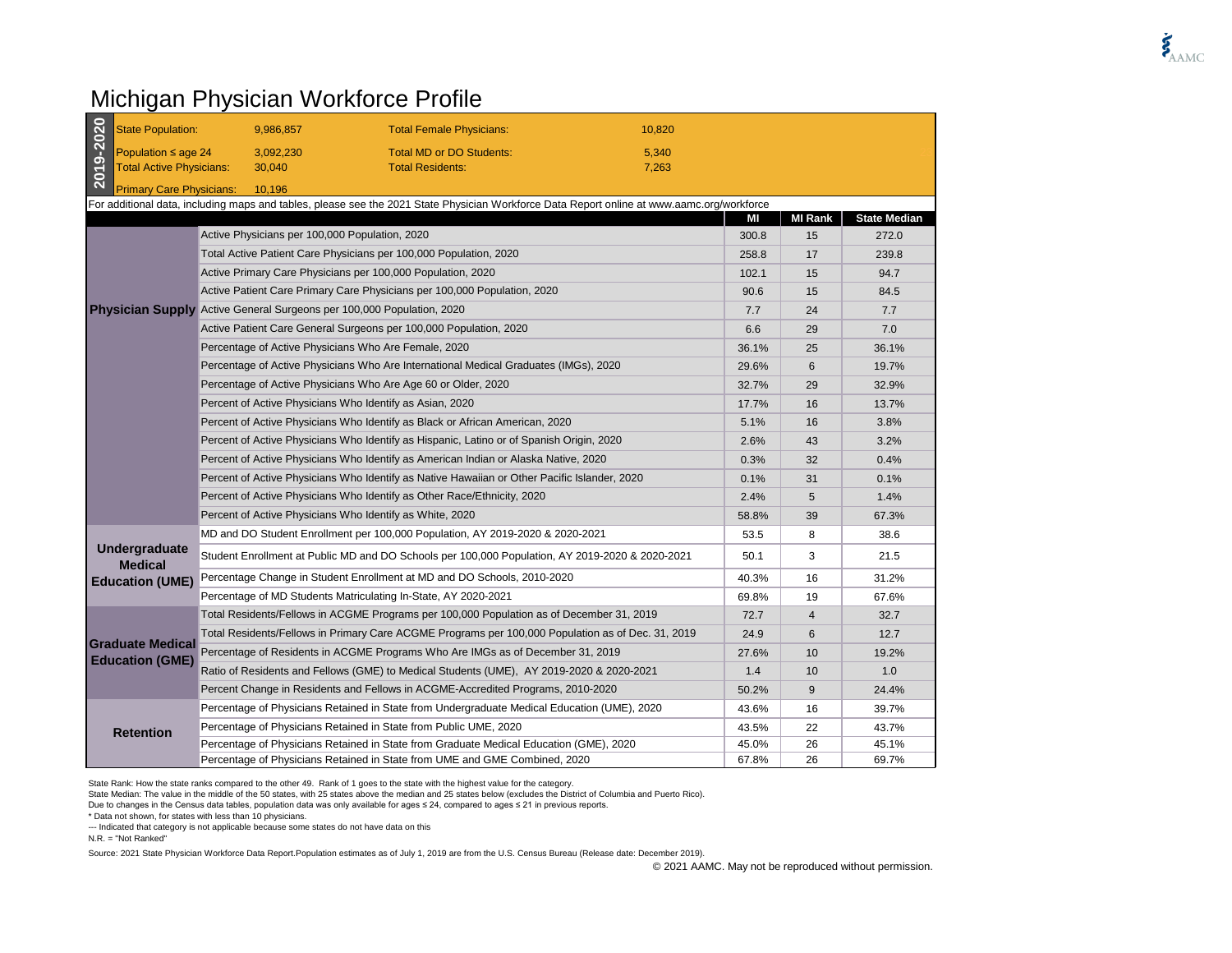## Michigan Physician Workforce Profile

|                                         | <b>Total Active</b> | People Per | Female        |         |               | Age 60 or Older |  |
|-----------------------------------------|---------------------|------------|---------------|---------|---------------|-----------------|--|
| <b>Specialty</b>                        | <b>Physicians</b>   | Physician  | <b>Number</b> | Percent | <b>Number</b> | Percent         |  |
| <b>All Specialties</b>                  | 30,040              | 332        | 10,820        | 36.1    | 9,734         | 32.7            |  |
| Allergy & Immunology                    | 162                 | 61,647     | 71            | 43.8    | 63            | 38.9            |  |
| Anatomic/Clinical Pathology             | 344                 | 29,032     | 111           | 32.5    | 185           | 53.9            |  |
| Anesthesiology                          | 1.042               | 9,584      | 270           | 25.9    | 432           | 41.5            |  |
| Cardiovascular Disease                  | 633                 | 15,777     | 96            | 15.2    | 309           | 49.0            |  |
| Child & Adolescent Psychiatry**         | 231                 | 13,386     | 130           | 56.3    | 99            | 42.9            |  |
| Clinical Cardiac Electrophisiology      | 97                  | 102,957    | 13            | 13.4    |               |                 |  |
| <b>Critical Care Medicine</b>           | 426                 | 23,443     | 99            | 23.2    | 44            | 10.3            |  |
| Dermatology                             | 352                 | 28,372     | 178           | 50.6    | 125           | 35.7            |  |
| <b>Emergency Medicine</b>               | 1,832               | 5,451      | 543           | 29.7    | 437           | 24.0            |  |
| Endocrinology, Diabetes & Metabolism    | 223                 | 44,784     | 109           | 48.9    | 70            | 31.4            |  |
| <b>Family Medicine/General Practice</b> | 4,321               | 2,311      | 1,807         | 41.8    | 1,547         | 36.0            |  |
| Gastroenterology                        | 378                 | 26,420     | 85            | 22.5    | 139           | 36.8            |  |
| <b>General Surgery</b>                  | 771                 | 12,953     | 165           | 21.4    | 274           | 35.7            |  |
| Geriatric Medicine***                   | 179                 | 13,766     | 93            | 52.0    | 53            | 29.6            |  |
| Hematology & Oncology                   | 462                 | 21,617     | 174           | 37.7    | 154           | 33.3            |  |
| <b>Infectious Disease</b>               | 283                 | 35,289     | 112           | 39.6    | 80            | 28.3            |  |
| <b>Internal Medicine</b>                | 3,754               | 2,660      | 1,364         | 36.4    | 1,350         | 36.0            |  |
| Internal Medicine/Pediatrics            | 337                 | 29,635     | 177           | 52.5    | 36            | 10.7            |  |
| <b>Interventional Cardiology</b>        | 192                 | 52,015     | 18            | 9.4     | 11            | 5.7             |  |
| Neonatal-Perinatal Medicine             | 133                 | 75,089     | 66            | 50.0    | 51            | 38.3            |  |
| Nephrology                              | 344                 | 29,032     | 99            | 28.9    | 83            | 24.2            |  |
| <b>Neurological Surgery</b>             | 167                 | 59,802     | 23            | 13.9    | 51            | 30.5            |  |
| Neurology                               | 407                 | 24,538     | 117           | 28.7    | 184           | 45.4            |  |
| Neuroradiology                          | 146                 | 68,403     | 22            | 15.3    | 20            | 13.7            |  |
| <b>Obstetrics &amp; Gynecology</b>      | 1,323               | 7,549      | 803           | 60.7    | 422           | 32.1            |  |
| Ophthalmology                           | 609                 | 16,399     | 164           | 26.9    | 207           | 34.1            |  |
| <b>Orthopedic Surgery</b>               | 513                 | 19,468     | 31            | 6.1     | 222           | 43.5            |  |
| Otolaryngology                          | 236                 | 42,317     | 43            | 18.2    | 88            | 37.3            |  |
| Pain Medicine & Pain Management         | 192                 | 52,015     | 31            | 16.3    | 33            | 17.2            |  |
| Pediatric Anesthesiology & Anesthesia   | 92                  | 108,553    | 49            | 53.3    |               |                 |  |
| <b>Pediatric Cardiology</b>             | 121                 | 82,536     | 44            | 36.4    | 27            | 22.3            |  |
| Pediatric Critica Care Medicine         | 81                  | 123,295    | 34            | 42.0    | 12            | 14.8            |  |
| Pediatric Hematology & Oncology         | 83                  | 120,324    | 40            | 48.2    | 20            | 24.1            |  |
| Pediatrics**                            | 1,596               | 1,937      | 1,029         | 64.6    | 588           | 36.8            |  |
| Physical Medicine & Rehabilitation      | 382                 | 26,144     | 126           | 33.2    | 129           | 33.9            |  |
| <b>Plastic Surgery</b>                  | 181                 | 55,176     | 41            | 22.7    | 75            | 41.4            |  |
| <b>Preventive Medicine</b>              | 162                 | 61,647     | 50            | 30.9    | 109           | 68.1            |  |
| Psychiatry                              | 933                 | 10,704     | 380           | 40.8    | 514           | 55.1            |  |
| <b>Pulmonary Disease</b>                | 119                 | 83,923     | 12            | 10.1    | 96            | 80.7            |  |
| <b>Radiation Oncology</b>               | 178                 | 56,106     | 46            | 25.8    | 58            | 32.6            |  |
| Radiology & Diagnostic Radiology        | 827                 | 12,076     | 195           | 23.6    | 359           | 43.6            |  |
| Rheumatology                            | 178                 | 56,106     | 77            | 43.3    | 71            | 39.9            |  |
| <b>Sports Medicine</b>                  | 102                 | 97,910     | 28            | 27.5    |               |                 |  |
| Sports Medicine Orthopedic Surgery      | 81                  | 123,295    |               |         |               |                 |  |
| <b>Thoracic Surgery</b>                 | 131                 | 76,236     |               |         | 64            | 48.9            |  |
| Urology                                 | 291                 | 34,319     | 29            | 10.0    | 127           | 43.6            |  |
| Vascular & Interventional Radiology     | 115                 | 86,842     |               |         | 15            | 13.0            |  |
| Vascular Surgery                        | 141                 | 70,829     | 21            | 14.9    | 45            | 32.1            |  |

Sources: AMA Physician Masterfile (December 31, 2020), Population estimates as of July 1, 2019 are from the U.S. Census Bureau (Release date: December 2019)

\* Counts and percentages for specialties with fewer than 10 physicians are not shown

\*\* Only those 24 years or younger are included in People Per Physician

\*\*\* Only those 60 years or older are included in People Per Physician

 $\boldsymbol{\xi}_{\text{AMC}}$